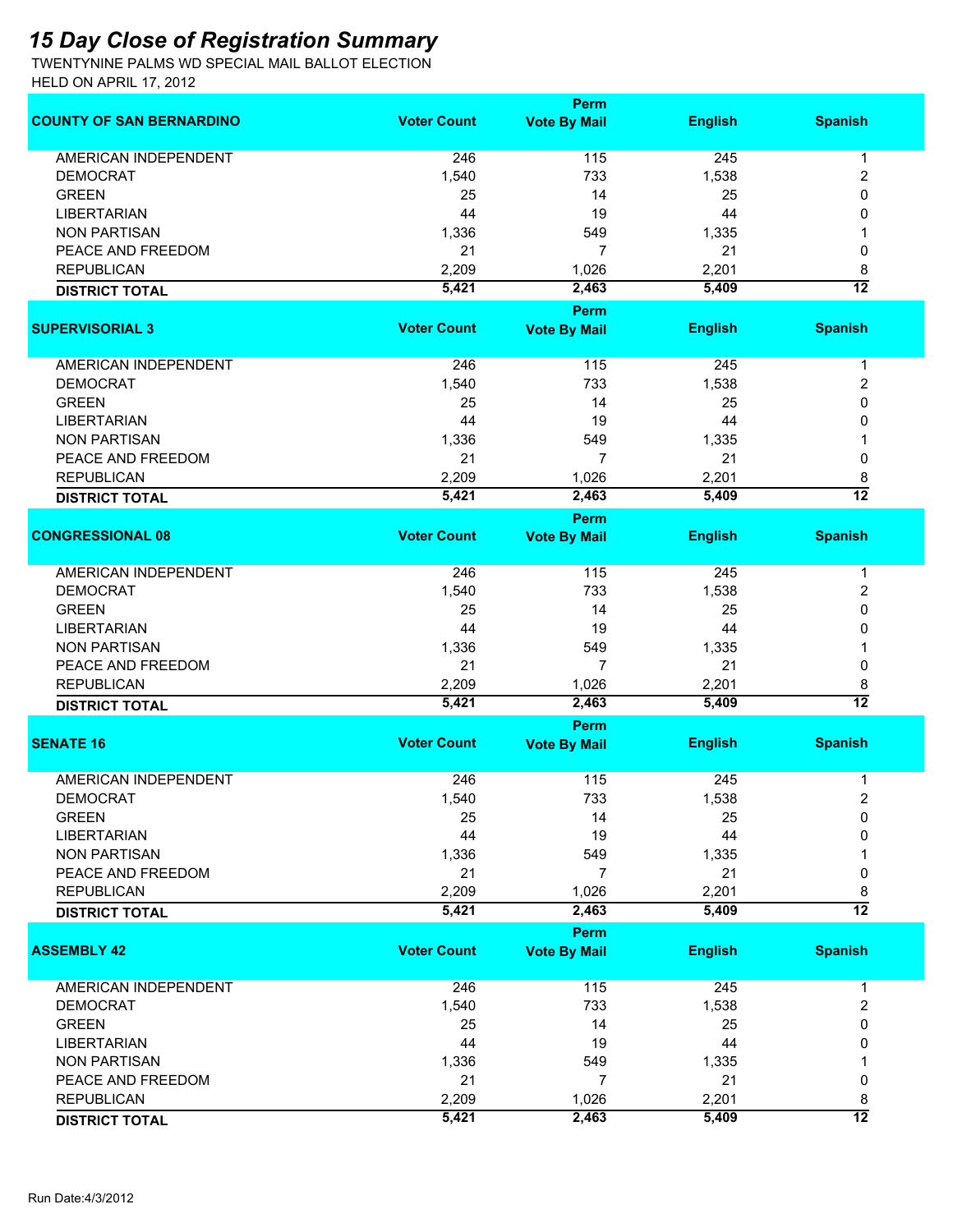| <b>Voter Count</b><br><b>English</b><br><b>Spanish</b><br><b>Vote By Mail</b><br><b>AMERICAN INDEPENDENT</b><br>0<br>1<br>$\mathbf{1}$<br>1<br><b>DEMOCRAT</b><br>14<br>8<br>14<br>0<br><b>NON PARTISAN</b><br>8<br>8<br>0<br>4<br><b>REPUBLICAN</b><br>10<br>10<br>0<br>4<br>ō<br>33<br>$\overline{17}$<br>33<br><b>DISTRICT TOTAL</b><br>Perm<br><b>Voter Count</b><br><b>English</b><br><b>Spanish</b><br><b>Vote By Mail</b><br>AMERICAN INDEPENDENT<br>114<br>245<br>244<br>$\mathbf 1$<br><b>DEMOCRAT</b><br>1,526<br>725<br>1,524<br>2<br><b>GREEN</b><br>25<br>14<br>25<br>0<br><b>LIBERTARIAN</b><br>44<br>19<br>44<br>0<br><b>NON PARTISAN</b><br>1,328<br>545<br>1,327<br>PEACE AND FREEDOM<br>21<br>21<br>7<br>0<br><b>REPUBLICAN</b><br>2,199<br>1,022<br>2,191<br>8<br>$\overline{12}$<br>5,388<br>2,446<br>5,376<br><b>DISTRICT TOTAL</b><br>Perm<br><b>Voter Count</b><br><b>English</b><br><b>Spanish</b><br><b>Vote By Mail</b><br><b>AMERICAN INDEPENDENT</b><br>24<br>14<br>24<br>0<br><b>DEMOCRAT</b><br>176<br>176<br>87<br>0<br><b>GREEN</b><br>2<br>2<br>2<br>0<br>5<br>2<br>5<br><b>LIBERTARIAN</b><br>0<br><b>NON PARTISAN</b><br>138<br>54<br>138<br>0<br>2<br>2<br>PEACE AND FREEDOM<br>0<br>0<br><b>REPUBLICAN</b><br>197<br>86<br>196<br>7<br>245<br>544<br>543<br><b>DISTRICT TOTAL</b><br>Perm<br><b>Voter Count</b><br><b>English</b><br><b>Spanish</b><br><b>Vote By Mail</b><br><b>AMERICAN INDEPENDENT</b><br>222<br>221<br>101<br>1<br>1,362<br><b>DEMOCRAT</b><br>1,364<br>646<br>2<br><b>GREEN</b><br>23<br>12<br>23<br>0<br>39<br>17<br>39<br><b>LIBERTARIAN</b><br>0<br>1,198<br>495<br>1,197<br><b>NON PARTISAN</b><br>PEACE AND FREEDOM<br>19<br>7<br>19<br>0<br>$\overline{7}$<br>2,012<br>940<br>2,005<br><b>REPUBLICAN</b><br>$\overline{11}$<br>4,877<br>2,218<br>4,866<br><b>DISTRICT TOTAL</b><br>Perm<br><b>Voter Count</b><br><b>Spanish</b><br><b>English</b><br><b>Vote By Mail</b><br>246<br>115<br>AMERICAN INDEPENDENT<br>245<br>1<br>733<br>1,538<br>$\overline{c}$<br><b>DEMOCRAT</b><br>1,540<br><b>GREEN</b><br>14<br>25<br>25<br>0<br><b>LIBERTARIAN</b><br>44<br>19<br>44<br>0<br><b>NON PARTISAN</b><br>549<br>1,335<br>1,336<br>PEACE AND FREEDOM<br>21<br>7<br>21<br>0<br><b>REPUBLICAN</b><br>2,209<br>1,026<br>2,201<br>8<br>$\overline{12}$<br>5,421<br>2,463<br>5,409 |                                 | Perm |  |
|--------------------------------------------------------------------------------------------------------------------------------------------------------------------------------------------------------------------------------------------------------------------------------------------------------------------------------------------------------------------------------------------------------------------------------------------------------------------------------------------------------------------------------------------------------------------------------------------------------------------------------------------------------------------------------------------------------------------------------------------------------------------------------------------------------------------------------------------------------------------------------------------------------------------------------------------------------------------------------------------------------------------------------------------------------------------------------------------------------------------------------------------------------------------------------------------------------------------------------------------------------------------------------------------------------------------------------------------------------------------------------------------------------------------------------------------------------------------------------------------------------------------------------------------------------------------------------------------------------------------------------------------------------------------------------------------------------------------------------------------------------------------------------------------------------------------------------------------------------------------------------------------------------------------------------------------------------------------------------------------------------------------------------------------------------------------------------------------------------------------------------------------------------------------------------------------------------------------------------------------------------------------------------------------------------------------------------------------|---------------------------------|------|--|
|                                                                                                                                                                                                                                                                                                                                                                                                                                                                                                                                                                                                                                                                                                                                                                                                                                                                                                                                                                                                                                                                                                                                                                                                                                                                                                                                                                                                                                                                                                                                                                                                                                                                                                                                                                                                                                                                                                                                                                                                                                                                                                                                                                                                                                                                                                                                            | <b>BOARD OF EQUALIZATION 1</b>  |      |  |
|                                                                                                                                                                                                                                                                                                                                                                                                                                                                                                                                                                                                                                                                                                                                                                                                                                                                                                                                                                                                                                                                                                                                                                                                                                                                                                                                                                                                                                                                                                                                                                                                                                                                                                                                                                                                                                                                                                                                                                                                                                                                                                                                                                                                                                                                                                                                            |                                 |      |  |
|                                                                                                                                                                                                                                                                                                                                                                                                                                                                                                                                                                                                                                                                                                                                                                                                                                                                                                                                                                                                                                                                                                                                                                                                                                                                                                                                                                                                                                                                                                                                                                                                                                                                                                                                                                                                                                                                                                                                                                                                                                                                                                                                                                                                                                                                                                                                            |                                 |      |  |
|                                                                                                                                                                                                                                                                                                                                                                                                                                                                                                                                                                                                                                                                                                                                                                                                                                                                                                                                                                                                                                                                                                                                                                                                                                                                                                                                                                                                                                                                                                                                                                                                                                                                                                                                                                                                                                                                                                                                                                                                                                                                                                                                                                                                                                                                                                                                            |                                 |      |  |
|                                                                                                                                                                                                                                                                                                                                                                                                                                                                                                                                                                                                                                                                                                                                                                                                                                                                                                                                                                                                                                                                                                                                                                                                                                                                                                                                                                                                                                                                                                                                                                                                                                                                                                                                                                                                                                                                                                                                                                                                                                                                                                                                                                                                                                                                                                                                            |                                 |      |  |
|                                                                                                                                                                                                                                                                                                                                                                                                                                                                                                                                                                                                                                                                                                                                                                                                                                                                                                                                                                                                                                                                                                                                                                                                                                                                                                                                                                                                                                                                                                                                                                                                                                                                                                                                                                                                                                                                                                                                                                                                                                                                                                                                                                                                                                                                                                                                            |                                 |      |  |
|                                                                                                                                                                                                                                                                                                                                                                                                                                                                                                                                                                                                                                                                                                                                                                                                                                                                                                                                                                                                                                                                                                                                                                                                                                                                                                                                                                                                                                                                                                                                                                                                                                                                                                                                                                                                                                                                                                                                                                                                                                                                                                                                                                                                                                                                                                                                            |                                 |      |  |
|                                                                                                                                                                                                                                                                                                                                                                                                                                                                                                                                                                                                                                                                                                                                                                                                                                                                                                                                                                                                                                                                                                                                                                                                                                                                                                                                                                                                                                                                                                                                                                                                                                                                                                                                                                                                                                                                                                                                                                                                                                                                                                                                                                                                                                                                                                                                            | <b>BOARD OF EQUALIZATION 4</b>  |      |  |
|                                                                                                                                                                                                                                                                                                                                                                                                                                                                                                                                                                                                                                                                                                                                                                                                                                                                                                                                                                                                                                                                                                                                                                                                                                                                                                                                                                                                                                                                                                                                                                                                                                                                                                                                                                                                                                                                                                                                                                                                                                                                                                                                                                                                                                                                                                                                            |                                 |      |  |
|                                                                                                                                                                                                                                                                                                                                                                                                                                                                                                                                                                                                                                                                                                                                                                                                                                                                                                                                                                                                                                                                                                                                                                                                                                                                                                                                                                                                                                                                                                                                                                                                                                                                                                                                                                                                                                                                                                                                                                                                                                                                                                                                                                                                                                                                                                                                            |                                 |      |  |
|                                                                                                                                                                                                                                                                                                                                                                                                                                                                                                                                                                                                                                                                                                                                                                                                                                                                                                                                                                                                                                                                                                                                                                                                                                                                                                                                                                                                                                                                                                                                                                                                                                                                                                                                                                                                                                                                                                                                                                                                                                                                                                                                                                                                                                                                                                                                            |                                 |      |  |
|                                                                                                                                                                                                                                                                                                                                                                                                                                                                                                                                                                                                                                                                                                                                                                                                                                                                                                                                                                                                                                                                                                                                                                                                                                                                                                                                                                                                                                                                                                                                                                                                                                                                                                                                                                                                                                                                                                                                                                                                                                                                                                                                                                                                                                                                                                                                            |                                 |      |  |
|                                                                                                                                                                                                                                                                                                                                                                                                                                                                                                                                                                                                                                                                                                                                                                                                                                                                                                                                                                                                                                                                                                                                                                                                                                                                                                                                                                                                                                                                                                                                                                                                                                                                                                                                                                                                                                                                                                                                                                                                                                                                                                                                                                                                                                                                                                                                            |                                 |      |  |
|                                                                                                                                                                                                                                                                                                                                                                                                                                                                                                                                                                                                                                                                                                                                                                                                                                                                                                                                                                                                                                                                                                                                                                                                                                                                                                                                                                                                                                                                                                                                                                                                                                                                                                                                                                                                                                                                                                                                                                                                                                                                                                                                                                                                                                                                                                                                            |                                 |      |  |
|                                                                                                                                                                                                                                                                                                                                                                                                                                                                                                                                                                                                                                                                                                                                                                                                                                                                                                                                                                                                                                                                                                                                                                                                                                                                                                                                                                                                                                                                                                                                                                                                                                                                                                                                                                                                                                                                                                                                                                                                                                                                                                                                                                                                                                                                                                                                            |                                 |      |  |
|                                                                                                                                                                                                                                                                                                                                                                                                                                                                                                                                                                                                                                                                                                                                                                                                                                                                                                                                                                                                                                                                                                                                                                                                                                                                                                                                                                                                                                                                                                                                                                                                                                                                                                                                                                                                                                                                                                                                                                                                                                                                                                                                                                                                                                                                                                                                            |                                 |      |  |
|                                                                                                                                                                                                                                                                                                                                                                                                                                                                                                                                                                                                                                                                                                                                                                                                                                                                                                                                                                                                                                                                                                                                                                                                                                                                                                                                                                                                                                                                                                                                                                                                                                                                                                                                                                                                                                                                                                                                                                                                                                                                                                                                                                                                                                                                                                                                            |                                 |      |  |
|                                                                                                                                                                                                                                                                                                                                                                                                                                                                                                                                                                                                                                                                                                                                                                                                                                                                                                                                                                                                                                                                                                                                                                                                                                                                                                                                                                                                                                                                                                                                                                                                                                                                                                                                                                                                                                                                                                                                                                                                                                                                                                                                                                                                                                                                                                                                            | <b>UNINCORPORATED AREA</b>      |      |  |
|                                                                                                                                                                                                                                                                                                                                                                                                                                                                                                                                                                                                                                                                                                                                                                                                                                                                                                                                                                                                                                                                                                                                                                                                                                                                                                                                                                                                                                                                                                                                                                                                                                                                                                                                                                                                                                                                                                                                                                                                                                                                                                                                                                                                                                                                                                                                            |                                 |      |  |
|                                                                                                                                                                                                                                                                                                                                                                                                                                                                                                                                                                                                                                                                                                                                                                                                                                                                                                                                                                                                                                                                                                                                                                                                                                                                                                                                                                                                                                                                                                                                                                                                                                                                                                                                                                                                                                                                                                                                                                                                                                                                                                                                                                                                                                                                                                                                            |                                 |      |  |
|                                                                                                                                                                                                                                                                                                                                                                                                                                                                                                                                                                                                                                                                                                                                                                                                                                                                                                                                                                                                                                                                                                                                                                                                                                                                                                                                                                                                                                                                                                                                                                                                                                                                                                                                                                                                                                                                                                                                                                                                                                                                                                                                                                                                                                                                                                                                            |                                 |      |  |
|                                                                                                                                                                                                                                                                                                                                                                                                                                                                                                                                                                                                                                                                                                                                                                                                                                                                                                                                                                                                                                                                                                                                                                                                                                                                                                                                                                                                                                                                                                                                                                                                                                                                                                                                                                                                                                                                                                                                                                                                                                                                                                                                                                                                                                                                                                                                            |                                 |      |  |
|                                                                                                                                                                                                                                                                                                                                                                                                                                                                                                                                                                                                                                                                                                                                                                                                                                                                                                                                                                                                                                                                                                                                                                                                                                                                                                                                                                                                                                                                                                                                                                                                                                                                                                                                                                                                                                                                                                                                                                                                                                                                                                                                                                                                                                                                                                                                            |                                 |      |  |
|                                                                                                                                                                                                                                                                                                                                                                                                                                                                                                                                                                                                                                                                                                                                                                                                                                                                                                                                                                                                                                                                                                                                                                                                                                                                                                                                                                                                                                                                                                                                                                                                                                                                                                                                                                                                                                                                                                                                                                                                                                                                                                                                                                                                                                                                                                                                            |                                 |      |  |
|                                                                                                                                                                                                                                                                                                                                                                                                                                                                                                                                                                                                                                                                                                                                                                                                                                                                                                                                                                                                                                                                                                                                                                                                                                                                                                                                                                                                                                                                                                                                                                                                                                                                                                                                                                                                                                                                                                                                                                                                                                                                                                                                                                                                                                                                                                                                            |                                 |      |  |
|                                                                                                                                                                                                                                                                                                                                                                                                                                                                                                                                                                                                                                                                                                                                                                                                                                                                                                                                                                                                                                                                                                                                                                                                                                                                                                                                                                                                                                                                                                                                                                                                                                                                                                                                                                                                                                                                                                                                                                                                                                                                                                                                                                                                                                                                                                                                            |                                 |      |  |
|                                                                                                                                                                                                                                                                                                                                                                                                                                                                                                                                                                                                                                                                                                                                                                                                                                                                                                                                                                                                                                                                                                                                                                                                                                                                                                                                                                                                                                                                                                                                                                                                                                                                                                                                                                                                                                                                                                                                                                                                                                                                                                                                                                                                                                                                                                                                            |                                 |      |  |
|                                                                                                                                                                                                                                                                                                                                                                                                                                                                                                                                                                                                                                                                                                                                                                                                                                                                                                                                                                                                                                                                                                                                                                                                                                                                                                                                                                                                                                                                                                                                                                                                                                                                                                                                                                                                                                                                                                                                                                                                                                                                                                                                                                                                                                                                                                                                            | <b>CITY OF TWENTYNINE PALMS</b> |      |  |
|                                                                                                                                                                                                                                                                                                                                                                                                                                                                                                                                                                                                                                                                                                                                                                                                                                                                                                                                                                                                                                                                                                                                                                                                                                                                                                                                                                                                                                                                                                                                                                                                                                                                                                                                                                                                                                                                                                                                                                                                                                                                                                                                                                                                                                                                                                                                            |                                 |      |  |
|                                                                                                                                                                                                                                                                                                                                                                                                                                                                                                                                                                                                                                                                                                                                                                                                                                                                                                                                                                                                                                                                                                                                                                                                                                                                                                                                                                                                                                                                                                                                                                                                                                                                                                                                                                                                                                                                                                                                                                                                                                                                                                                                                                                                                                                                                                                                            |                                 |      |  |
|                                                                                                                                                                                                                                                                                                                                                                                                                                                                                                                                                                                                                                                                                                                                                                                                                                                                                                                                                                                                                                                                                                                                                                                                                                                                                                                                                                                                                                                                                                                                                                                                                                                                                                                                                                                                                                                                                                                                                                                                                                                                                                                                                                                                                                                                                                                                            |                                 |      |  |
|                                                                                                                                                                                                                                                                                                                                                                                                                                                                                                                                                                                                                                                                                                                                                                                                                                                                                                                                                                                                                                                                                                                                                                                                                                                                                                                                                                                                                                                                                                                                                                                                                                                                                                                                                                                                                                                                                                                                                                                                                                                                                                                                                                                                                                                                                                                                            |                                 |      |  |
|                                                                                                                                                                                                                                                                                                                                                                                                                                                                                                                                                                                                                                                                                                                                                                                                                                                                                                                                                                                                                                                                                                                                                                                                                                                                                                                                                                                                                                                                                                                                                                                                                                                                                                                                                                                                                                                                                                                                                                                                                                                                                                                                                                                                                                                                                                                                            |                                 |      |  |
|                                                                                                                                                                                                                                                                                                                                                                                                                                                                                                                                                                                                                                                                                                                                                                                                                                                                                                                                                                                                                                                                                                                                                                                                                                                                                                                                                                                                                                                                                                                                                                                                                                                                                                                                                                                                                                                                                                                                                                                                                                                                                                                                                                                                                                                                                                                                            |                                 |      |  |
|                                                                                                                                                                                                                                                                                                                                                                                                                                                                                                                                                                                                                                                                                                                                                                                                                                                                                                                                                                                                                                                                                                                                                                                                                                                                                                                                                                                                                                                                                                                                                                                                                                                                                                                                                                                                                                                                                                                                                                                                                                                                                                                                                                                                                                                                                                                                            |                                 |      |  |
|                                                                                                                                                                                                                                                                                                                                                                                                                                                                                                                                                                                                                                                                                                                                                                                                                                                                                                                                                                                                                                                                                                                                                                                                                                                                                                                                                                                                                                                                                                                                                                                                                                                                                                                                                                                                                                                                                                                                                                                                                                                                                                                                                                                                                                                                                                                                            |                                 |      |  |
|                                                                                                                                                                                                                                                                                                                                                                                                                                                                                                                                                                                                                                                                                                                                                                                                                                                                                                                                                                                                                                                                                                                                                                                                                                                                                                                                                                                                                                                                                                                                                                                                                                                                                                                                                                                                                                                                                                                                                                                                                                                                                                                                                                                                                                                                                                                                            |                                 |      |  |
|                                                                                                                                                                                                                                                                                                                                                                                                                                                                                                                                                                                                                                                                                                                                                                                                                                                                                                                                                                                                                                                                                                                                                                                                                                                                                                                                                                                                                                                                                                                                                                                                                                                                                                                                                                                                                                                                                                                                                                                                                                                                                                                                                                                                                                                                                                                                            | <b>BD OF ED - AREA E</b>        |      |  |
|                                                                                                                                                                                                                                                                                                                                                                                                                                                                                                                                                                                                                                                                                                                                                                                                                                                                                                                                                                                                                                                                                                                                                                                                                                                                                                                                                                                                                                                                                                                                                                                                                                                                                                                                                                                                                                                                                                                                                                                                                                                                                                                                                                                                                                                                                                                                            |                                 |      |  |
|                                                                                                                                                                                                                                                                                                                                                                                                                                                                                                                                                                                                                                                                                                                                                                                                                                                                                                                                                                                                                                                                                                                                                                                                                                                                                                                                                                                                                                                                                                                                                                                                                                                                                                                                                                                                                                                                                                                                                                                                                                                                                                                                                                                                                                                                                                                                            |                                 |      |  |
|                                                                                                                                                                                                                                                                                                                                                                                                                                                                                                                                                                                                                                                                                                                                                                                                                                                                                                                                                                                                                                                                                                                                                                                                                                                                                                                                                                                                                                                                                                                                                                                                                                                                                                                                                                                                                                                                                                                                                                                                                                                                                                                                                                                                                                                                                                                                            |                                 |      |  |
|                                                                                                                                                                                                                                                                                                                                                                                                                                                                                                                                                                                                                                                                                                                                                                                                                                                                                                                                                                                                                                                                                                                                                                                                                                                                                                                                                                                                                                                                                                                                                                                                                                                                                                                                                                                                                                                                                                                                                                                                                                                                                                                                                                                                                                                                                                                                            |                                 |      |  |
|                                                                                                                                                                                                                                                                                                                                                                                                                                                                                                                                                                                                                                                                                                                                                                                                                                                                                                                                                                                                                                                                                                                                                                                                                                                                                                                                                                                                                                                                                                                                                                                                                                                                                                                                                                                                                                                                                                                                                                                                                                                                                                                                                                                                                                                                                                                                            |                                 |      |  |
|                                                                                                                                                                                                                                                                                                                                                                                                                                                                                                                                                                                                                                                                                                                                                                                                                                                                                                                                                                                                                                                                                                                                                                                                                                                                                                                                                                                                                                                                                                                                                                                                                                                                                                                                                                                                                                                                                                                                                                                                                                                                                                                                                                                                                                                                                                                                            |                                 |      |  |
|                                                                                                                                                                                                                                                                                                                                                                                                                                                                                                                                                                                                                                                                                                                                                                                                                                                                                                                                                                                                                                                                                                                                                                                                                                                                                                                                                                                                                                                                                                                                                                                                                                                                                                                                                                                                                                                                                                                                                                                                                                                                                                                                                                                                                                                                                                                                            |                                 |      |  |
|                                                                                                                                                                                                                                                                                                                                                                                                                                                                                                                                                                                                                                                                                                                                                                                                                                                                                                                                                                                                                                                                                                                                                                                                                                                                                                                                                                                                                                                                                                                                                                                                                                                                                                                                                                                                                                                                                                                                                                                                                                                                                                                                                                                                                                                                                                                                            | <b>DISTRICT TOTAL</b>           |      |  |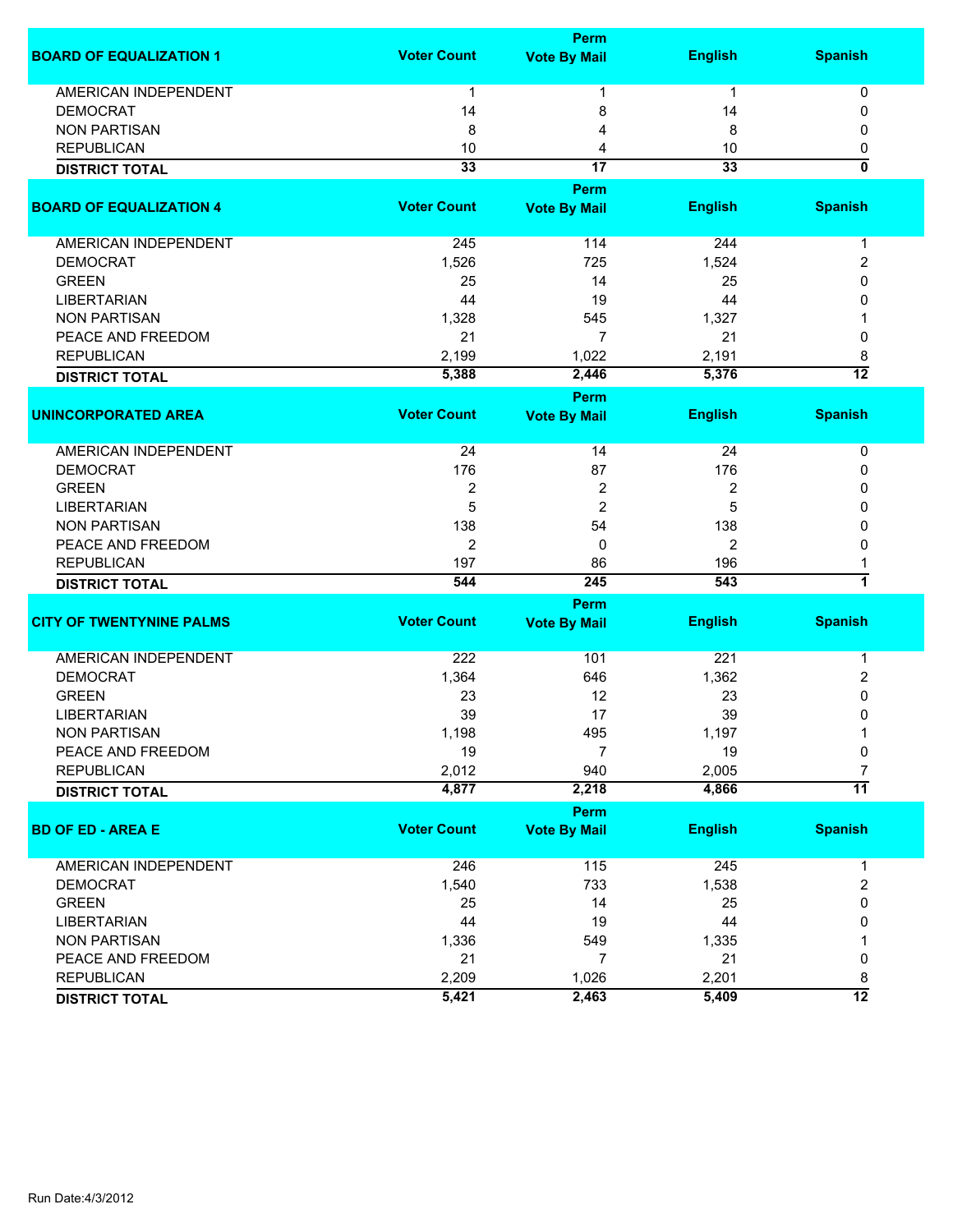|                                     |                    | Perm                |                |                 |
|-------------------------------------|--------------------|---------------------|----------------|-----------------|
| <b>MORONGO UNIFIED</b>              | <b>Voter Count</b> | <b>Vote By Mail</b> | <b>English</b> | <b>Spanish</b>  |
| <b>AMERICAN INDEPENDENT</b>         | 246                | 115                 | 245            | $\mathbf{1}$    |
| <b>DEMOCRAT</b>                     | 1,540              | 733                 | 1,538          | 2               |
| <b>GREEN</b>                        | 25                 | 14                  | 25             | 0               |
| <b>LIBERTARIAN</b>                  | 44                 | 19                  | 44             | 0               |
| <b>NON PARTISAN</b>                 | 1,336              | 549                 | 1,335          |                 |
| PEACE AND FREEDOM                   | 21                 | 7                   | 21             | 0               |
| <b>REPUBLICAN</b>                   | 2,209              | 1,026               | 2,201          | 8               |
| <b>DISTRICT TOTAL</b>               | 5,421              | 2,463               | 5,409          | $\overline{12}$ |
|                                     |                    | Perm                |                |                 |
| <b>COPPER MOUNTAIN COMM COLLEGE</b> | <b>Voter Count</b> | <b>Vote By Mail</b> | <b>English</b> | <b>Spanish</b>  |
| <b>AMERICAN INDEPENDENT</b>         | 246                | 115                 | 245            | $\mathbf 1$     |
| <b>DEMOCRAT</b>                     | 1,540              | 733                 | 1,538          | 2               |
| <b>GREEN</b>                        | 25                 | 14                  | 25             | 0               |
| <b>LIBERTARIAN</b>                  | 44                 | 19                  | 44             | 0               |
| <b>NON PARTISAN</b>                 | 1,336              | 549                 | 1,335          |                 |
| PEACE AND FREEDOM                   | 21                 | 7                   | 21             | 0               |
| <b>REPUBLICAN</b>                   | 2,209              | 1,026               | 2,201          | 8               |
| <b>DISTRICT TOTAL</b>               | 5,421              | 2,463               | 5,409          | $\overline{12}$ |
|                                     |                    | <b>Perm</b>         |                |                 |
| <b>HI-DESERT MEMORIAL HD</b>        | <b>Voter Count</b> | <b>Vote By Mail</b> | <b>English</b> | <b>Spanish</b>  |
| AMERICAN INDEPENDENT                | 246                | 115                 | 245            | $\mathbf{1}$    |
| <b>DEMOCRAT</b>                     | 1,540              | 733                 | 1,538          | 2               |
| <b>GREEN</b>                        | 25                 | 14                  | 25             | 0               |
| <b>LIBERTARIAN</b>                  | 44                 | 19                  | 44             | 0               |
| <b>NON PARTISAN</b>                 | 1,336              | 549                 | 1,335          | 1               |
| PEACE AND FREEDOM                   | 21                 | $\overline{7}$      | 21             | 0               |
| <b>REPUBLICAN</b>                   | 2,209              | 1,026               | 2,201          | 8               |
| <b>DISTRICT TOTAL</b>               | 5,421              | 2,463               | 5,409          | $\overline{12}$ |
|                                     |                    | <b>Perm</b>         |                |                 |
| <b>MOJAVE DESERT RCD</b>            | <b>Voter Count</b> | <b>Vote By Mail</b> | <b>English</b> | <b>Spanish</b>  |
| <b>AMERICAN INDEPENDENT</b>         | 246                | 115                 | 245            | 1               |
| DEMOCRAT                            | 1,540              | 733                 | 1,538          | 2               |
| <b>GREEN</b>                        | 25                 | 14                  | 25             | $\mathbf 0$     |
| <b>LIBERTARIAN</b>                  | 44                 | 19                  | 44             | 0               |
| <b>NON PARTISAN</b>                 | 1,336              | 549                 | 1,335          |                 |
| PEACE AND FREEDOM                   | 21                 | 7                   | 21             | 0               |
| <b>REPUBLICAN</b>                   | 2,209              | 1,026               | 2,201          | 8               |
| <b>DISTRICT TOTAL</b>               | 5,421              | 2,463               | 5,409          | $\overline{12}$ |
|                                     |                    | Perm                |                |                 |
| <b>TWENTYNINE PALMS WD</b>          | <b>Voter Count</b> | <b>Vote By Mail</b> | <b>English</b> | <b>Spanish</b>  |
| <b>AMERICAN INDEPENDENT</b>         | 246                | 115                 | 245            | $\mathbf 1$     |
| <b>DEMOCRAT</b>                     | 1,540              | 733                 | 1,538          | $\overline{2}$  |
| <b>GREEN</b>                        | 25                 | 14                  | 25             | 0               |
| <b>LIBERTARIAN</b>                  | 44                 | 19                  | 44             | 0               |
| <b>NON PARTISAN</b>                 | 1,336              | 549                 | 1,335          |                 |
| PEACE AND FREEDOM                   | 21                 | 7                   | 21             | 0               |
| <b>REPUBLICAN</b>                   | 2,209              | 1,026               | 2,201          | 8               |
| <b>DISTRICT TOTAL</b>               | 5,421              | 2,463               | 5,409          | 12              |
|                                     |                    |                     |                |                 |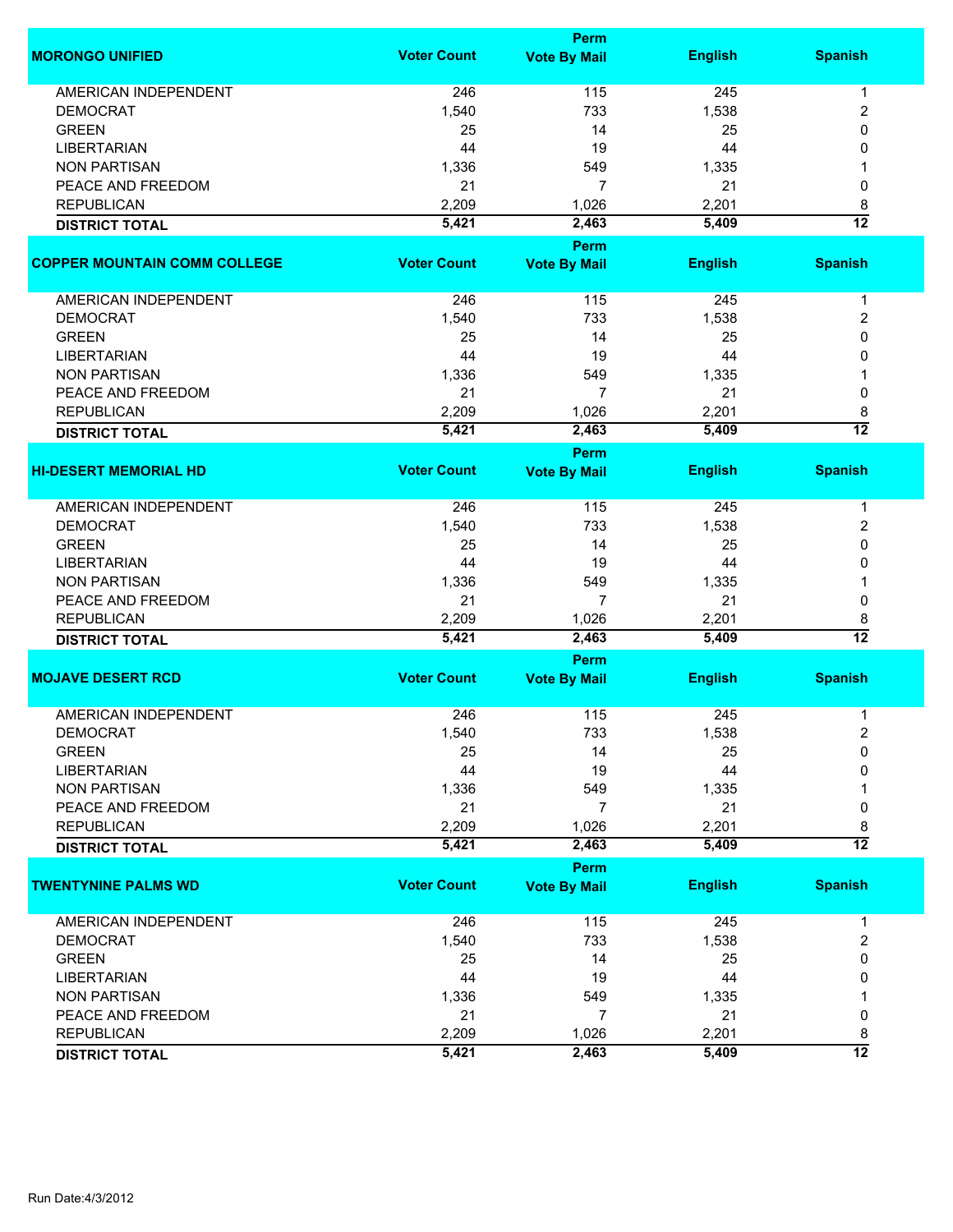|                                        | Perm               |                             |                  |                         |  |
|----------------------------------------|--------------------|-----------------------------|------------------|-------------------------|--|
| <b>COUNTY SERVICE AREA 70 ZONE TV4</b> | <b>Voter Count</b> | <b>Vote By Mail</b>         | <b>English</b>   | <b>Spanish</b>          |  |
| <b>AMERICAN INDEPENDENT</b>            | 1                  |                             | $\mathbf 1$      | 0                       |  |
| <b>DEMOCRAT</b>                        | 14                 | 8                           | 14               | $\Omega$                |  |
| <b>NON PARTISAN</b>                    | 8                  | 4                           | 8                | 0                       |  |
| <b>REPUBLICAN</b>                      | 10                 | 4                           | 10               | 0                       |  |
| <b>DISTRICT TOTAL</b>                  | $\overline{33}$    | $\overline{17}$             | 33               | 0                       |  |
|                                        |                    | Perm                        |                  |                         |  |
| <b>COUNTY SERVICE AREA 70 ZONE TV5</b> | <b>Voter Count</b> | <b>Vote By Mail</b>         | <b>English</b>   | <b>Spanish</b>          |  |
| AMERICAN INDEPENDENT                   | 23                 | 13                          | 23               | 0                       |  |
| <b>DEMOCRAT</b>                        | 162                | 79                          | 162              | 0                       |  |
| <b>GREEN</b>                           | 2                  | 2                           | 2                | 0                       |  |
| <b>LIBERTARIAN</b>                     | 5                  | 2                           | 5                | 0                       |  |
| <b>NON PARTISAN</b>                    | 130                | 50                          | 130              | 0                       |  |
| PEACE AND FREEDOM                      | 2                  | 0                           | 2                | 0                       |  |
| <b>REPUBLICAN</b>                      | 187                | 82                          | 186              |                         |  |
| <b>DISTRICT TOTAL</b>                  | 511                | 228                         | 510              | $\overline{1}$          |  |
|                                        |                    | Perm                        |                  |                         |  |
| <b>CENSUS TRACT 104.09</b>             | <b>Voter Count</b> | <b>Vote By Mail</b>         | <b>English</b>   | <b>Spanish</b>          |  |
|                                        |                    |                             |                  |                         |  |
| AMERICAN INDEPENDENT                   | 31                 | 10                          | 31               | 0                       |  |
| <b>DEMOCRAT</b>                        | 196                | 98                          | 196              | 0                       |  |
| <b>GREEN</b>                           | 2                  | 0                           | $\boldsymbol{2}$ | 0                       |  |
| <b>LIBERTARIAN</b>                     | 8                  | 3                           | 8                | 0                       |  |
| <b>NON PARTISAN</b>                    | 143                | 59                          | 142              |                         |  |
| PEACE AND FREEDOM                      | 4                  | $\overline{2}$              | 4                | 0                       |  |
| <b>REPUBLICAN</b>                      | 290                | 130                         | 290              | 0                       |  |
| <b>DISTRICT TOTAL</b>                  | 674                | 302                         | 673              | $\overline{\mathbf{1}}$ |  |
|                                        |                    | Perm                        |                  |                         |  |
| <b>CENSUS TRACT 104.15</b>             | <b>Voter Count</b> | <b>Vote By Mail</b>         | <b>English</b>   | <b>Spanish</b>          |  |
| <b>AMERICAN INDEPENDENT</b>            | 57                 | 27                          | 57               | 0                       |  |
| <b>DEMOCRAT</b>                        | 481                | 222                         | 481              | 0                       |  |
| <b>GREEN</b>                           | 5                  | 3                           | 5                | 0                       |  |
| LIBERTARIAN                            | 9                  | 5                           | 9                | 0                       |  |
| <b>NON PARTISAN</b>                    | 489                | 201                         | 489              | 0                       |  |
| PEACE AND FREEDOM                      | 4                  | 2                           | 4                | 0                       |  |
| <b>REPUBLICAN</b>                      | 725                | 343                         | 721              |                         |  |
| <b>DISTRICT TOTAL</b>                  | 1,770              | 803                         | 1,766            | 4                       |  |
|                                        |                    |                             |                  |                         |  |
| <b>CENSUS TRACT 104.16</b>             | <b>Voter Count</b> | Perm<br><b>Vote By Mail</b> | <b>English</b>   | <b>Spanish</b>          |  |
|                                        |                    |                             |                  |                         |  |
| AMERICAN INDEPENDENT                   | 63                 | 34                          | 63               | 0                       |  |
| <b>DEMOCRAT</b>                        | 350                | 175                         | 350              | 0                       |  |
| <b>GREEN</b>                           | 9                  | 8                           | 9                | 0                       |  |
| <b>LIBERTARIAN</b>                     | 9                  | 4                           | 9                | 0                       |  |
| <b>NON PARTISAN</b>                    | 278                | 110                         | 278              | 0                       |  |
| PEACE AND FREEDOM                      | 4                  | 1                           | 4                | 0                       |  |
| <b>REPUBLICAN</b>                      | 487                | 221                         | 485              | 2                       |  |
| <b>DISTRICT TOTAL</b>                  | 1,200              | 553                         | 1,198            | $\overline{2}$          |  |
|                                        |                    |                             |                  |                         |  |